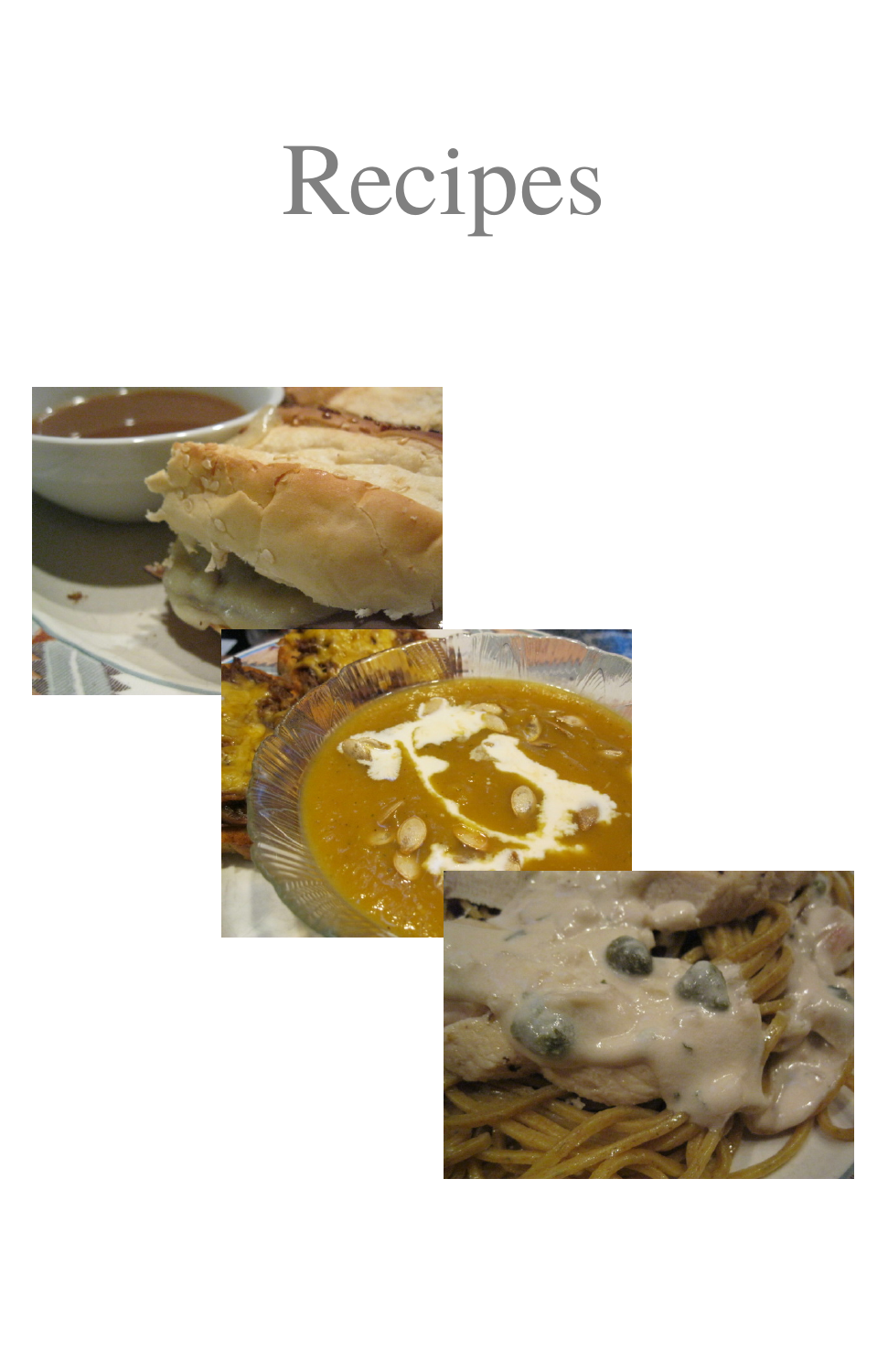## <span id="page-1-1"></span>**Recipes**

<span id="page-1-0"></span>

| <b>Beef</b><br>French dip sandwiches                                 | 3 |
|----------------------------------------------------------------------|---|
| <b>Pork</b><br>Italian calzones                                      |   |
| <b>Chicken</b><br>Grilled chicken with capers                        | 5 |
| <b>Sides and Desserts</b><br><b>Curried butternut squash</b><br>soup |   |
| Pumpkin pie soup                                                     |   |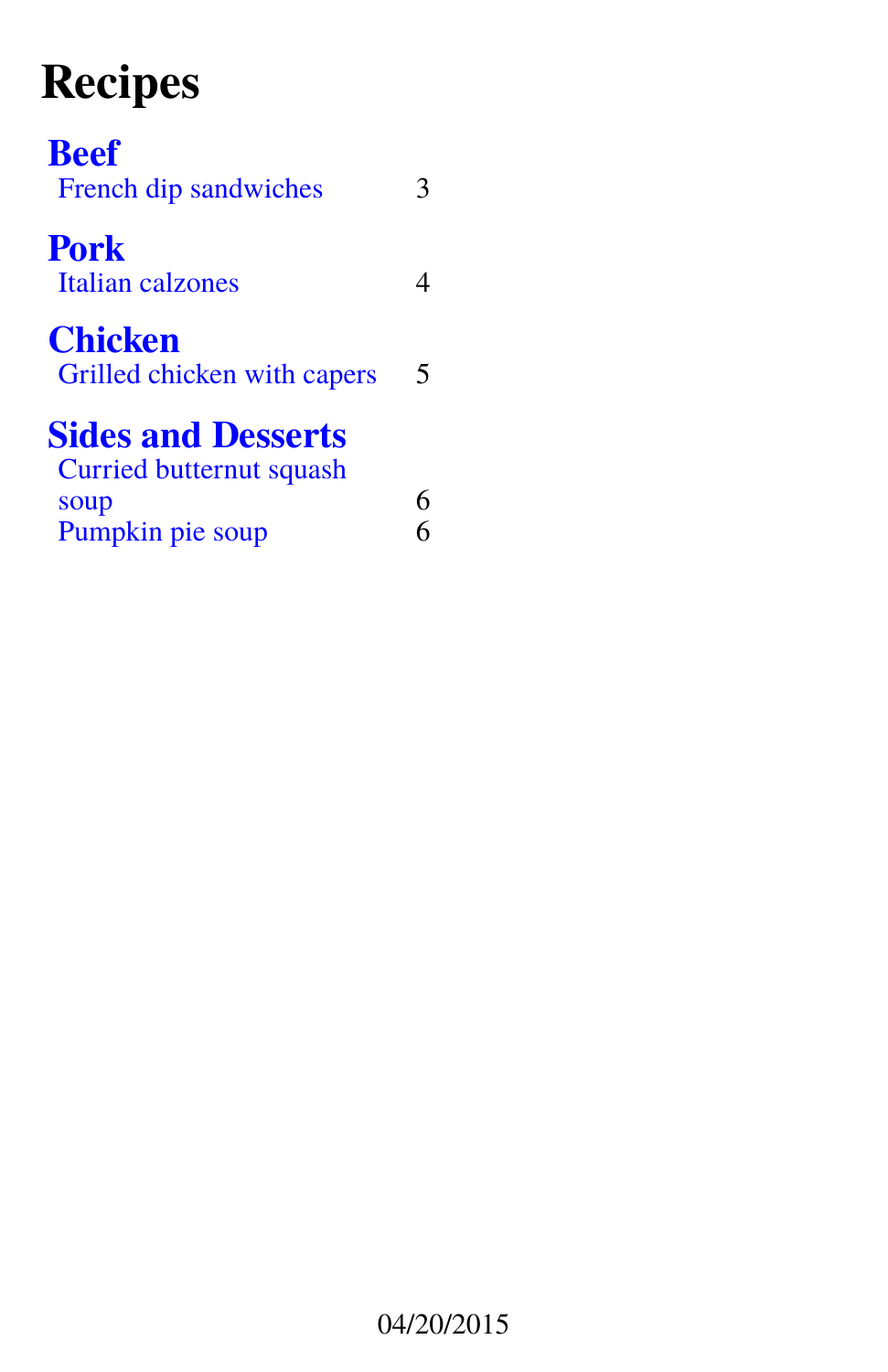### <span id="page-2-0"></span>**French dip**

#### sandwiches

| Makes:      | 6 - 8 sandwiches |
|-------------|------------------|
| Roast prep: | 15 minutes       |
| Roast time: | $1 - 4$ hours    |
| Remaining:  | 45 minutes       |

#### *Ingredients*

- $\Box$  4 lb. beef round or sirloin roast
- $\Box$  2 cups chopped vegetables (onion, carrot, celery, garlic)
- $\Box$  Several sprigs fresh thyme
- $\Box$  4/4 cup red wine
- $\Box$  Salt and pepper

*For the au jus*

- $\Box$  1 tsp butter or coconut oil
- $\Box$  1 tsp flour
- $\Box$  2 cups beef broth

*For the sandwiches*

- $\Box$  1 large onion, sliced
- $\Box$  1/2 block provolone cheese (4 oz.), thinly sliced
- $\Box$  Steak rolls, halved, for serving

#### *Instructions*

#### *For the roast*

Preheat the oven to between

200◦ and 350◦ . Pat the roast dry and season with salt and pepper. Heat oil in a medium cast-iron skillet or Dutch oven over medium heat.

Sear the roast over medium-

high heat, several minutes per side, to brown. Set aside and add the root vegetables and thyme, stirring for several minutes to sweat. Add the red wine and place the roast on top.

Transfer to the preheated oven and cook for 1 hour at 300◦ , 1 <sup>1</sup>/<sup>2</sup> hours at 250◦ , 2 hours at 225◦ , or 4 hours at 180◦ . Remove from the oven when the internal temperature reaches about 135◦ for mediumrare, and set the roast aside to rest.

#### *For the au jus*

 $\Delta$  Add the beef broth to the Dutch oven and bring the contents to a boil, using a wooden spoon to deglaze the bottom. Reduce heat and simmer to fully soften the vegetables.

5. Strain the liquid, pressing on the solids. Make a light roux from 1 tsp oil and flour and slowly stir in the reserved liquid.

#### *For the sandwiches*

 $6.$  Sauté the onion with some oil over medium-high heat, stirring occasionally, to soften.

Spread or spray oil on the insides of the rolls and toast under the broiler set to low (don't preheat) for 3 - 4 minutes.

Slice the roast thinly. Place

the roast beef and cheese on the bottom-halves of the buns, and place under the broiler briefly to melt the cheese. Top with the onions and top-halves of the buns and serve with the au jus, for dipping.

*Goes well with* roasted vegetables or sweet potato fries.

#### *Notes*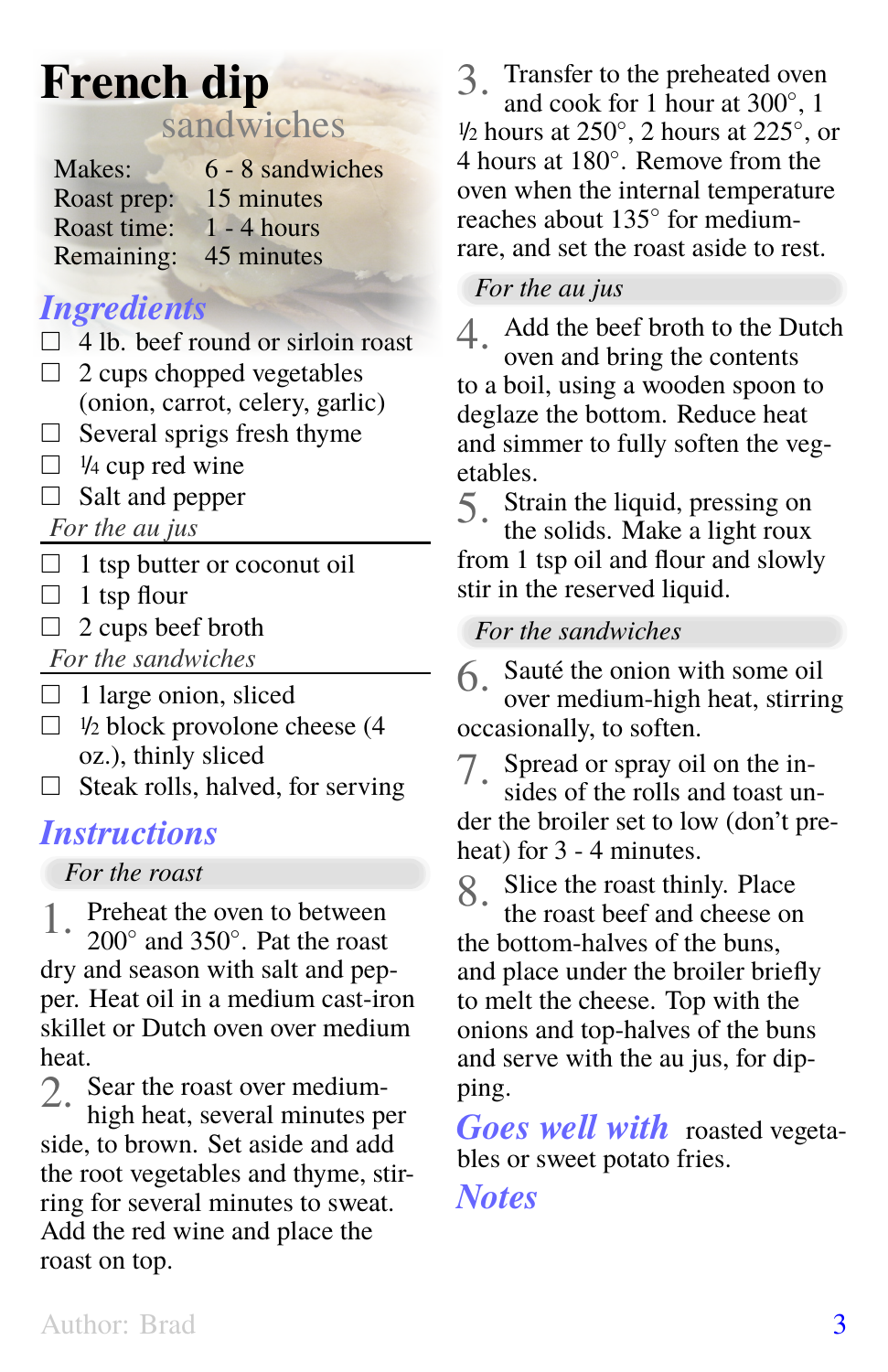## <span id="page-3-0"></span>**Italian calzones**

| Makes:     | 4 - 6 servings |
|------------|----------------|
|            | (8 calzones)   |
| Prep time: | 1 hour         |
| Cook time: | 25 minutes     |

### *Ingredients*

*For the dough*

- $\Box$  1 ( $\frac{1}{4}$  oz.) package active dry yeast
- $\Box$  1 tsp sugar
- $\Box$  1 cup warm water
- $\Box$  2  $\frac{1}{2}$  cups bread or all-purpose flour
- $\Box$  1 tsp salt
- $\Box$  1 Tbs dried oregano

*For the filling*

- $\Box$  1 lb ground sausage
- $\Box$  1/2 onion, diced
- $\Box$   $\frac{1}{2}$  bell pepper, seeded and diced
- $\Box$  1 tsp each dried basil, dried thyme, and red pepper flakes
- $\Box$  1/2 block Mozzarella cheese (4 oz.), diced
- $\Box$  1/2 cup sliced olives
- $\Box$  3/4 cup vodka or marinara sauce

*Instructions*<br>1 Combine the sugar, yeast, 1. Combine the sugar, yeast, and warm water in a large

bowl and rest 10 minutes to bloom. Add the other ingredients for the dough and mix well.



2. Cook the onions, peppers, sausage, and seasoning together in a medium skillet, breaking the sausage apart as it browns until cooked through.

3. Drain the grease and remove from heat. Preheat the oven to  $400^\circ$ .

- 4. Divide the dough into eighths and roll into thin disks on a lightly floured surface, keeping extra flour handy to prevent sticking.
- 5. Spread each disk with marinara sauce and divide the sausage mixture among them. Fold the dough around the sausage mixture, pressing flat, and fold or pinch the edges closed.

6. Transfer the calzones to pre-pared baking pans and use your fingers to spread a light coat of olive oil on the exposed dough. Cook in the preheated oven for 20 - 25 minutes, or until the crust is lightly browned.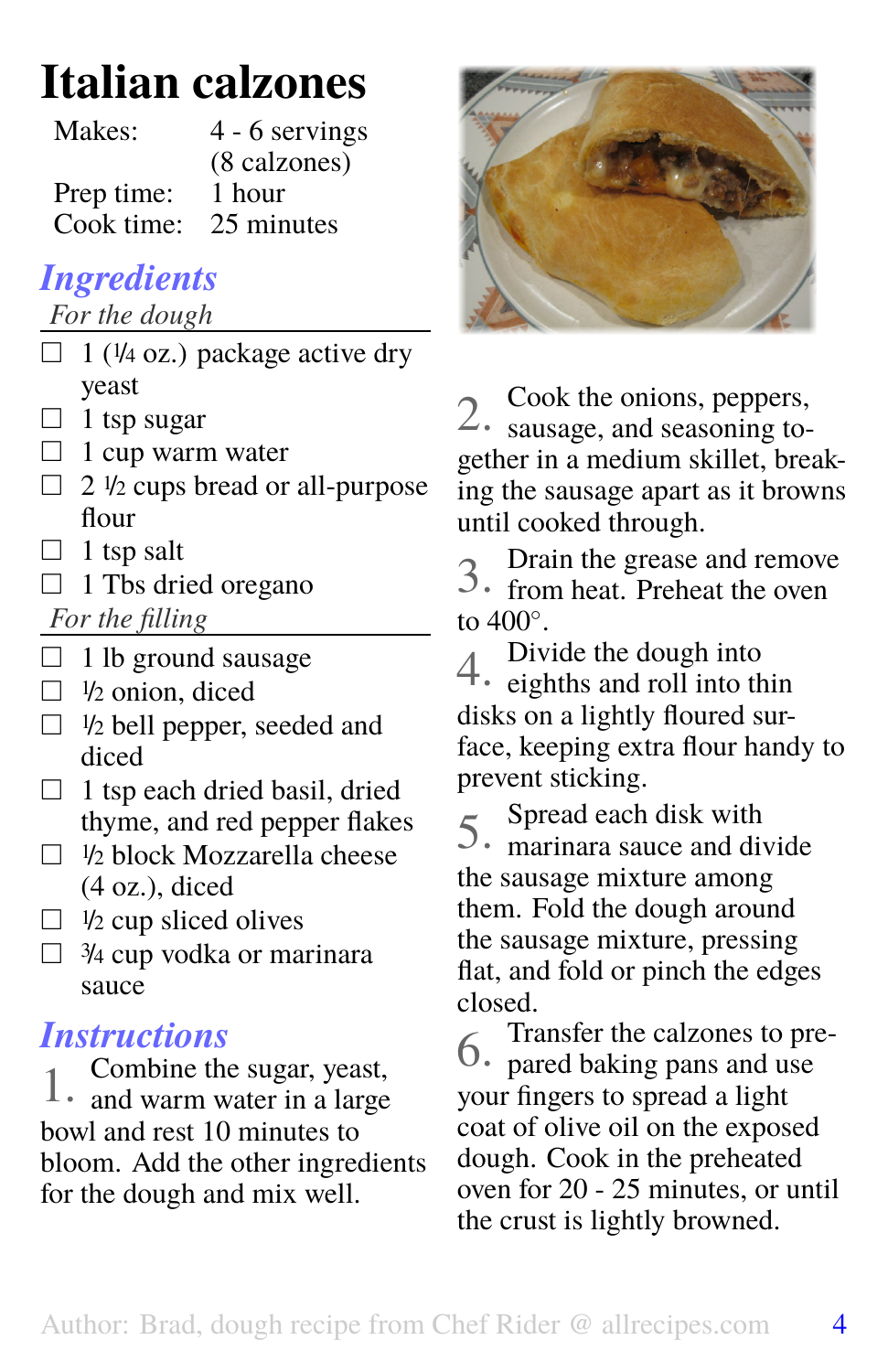#### <span id="page-4-0"></span>**Grilled chicken** with capers

Makes: 2 servings Time: 45 minutes

### *For the chicken*

- $\Box$  2 chicken breasts, butterflied
- $\Box$  Salt and pepper

1. Rub the chicken with salt and pepper. Add oil to a skillet and place over mediumhigh heat. Add the chicken and cook for 3 - 4 minutes, or until the edges have turned white, and flip. Cook until the chicken firms to the touch and is cooked through.

#### *For the pasta*

 $\Box$  2 servings<sup>\*</sup> fettuccini or linguini pasta

2. Bring a pot of water to boil and add the pasta. Boil for about 10 minutes or until soft. Drain and rinse to halt cooking, and stir in some olive oil.



#### *For the caper sauce*

- $\Box$  1 shallot, diced
- $\Box$  2 cloves garlic, minced
- $\Box$  2 Tbs capers
- $\Box$  1 cup white wine or chicken stock
- $\Box$  1 Tbs Dijon mustard
- $\Box$  1 Tbs dried parsley
- $\Box$  4 cup plain Greek yogurt

3. Sauté the shallot and gar-lic with a little oil to soften. Add the capers and white wine and simmer, uncovered, to reduce by about half.

4. Mix in the mustard and pars-ley, and season with salt and pepper to taste. Remove from heat and stir in the Greek yogurt.

#### *Notes*

\*One serving of pasta is about the diameter of a nickel.